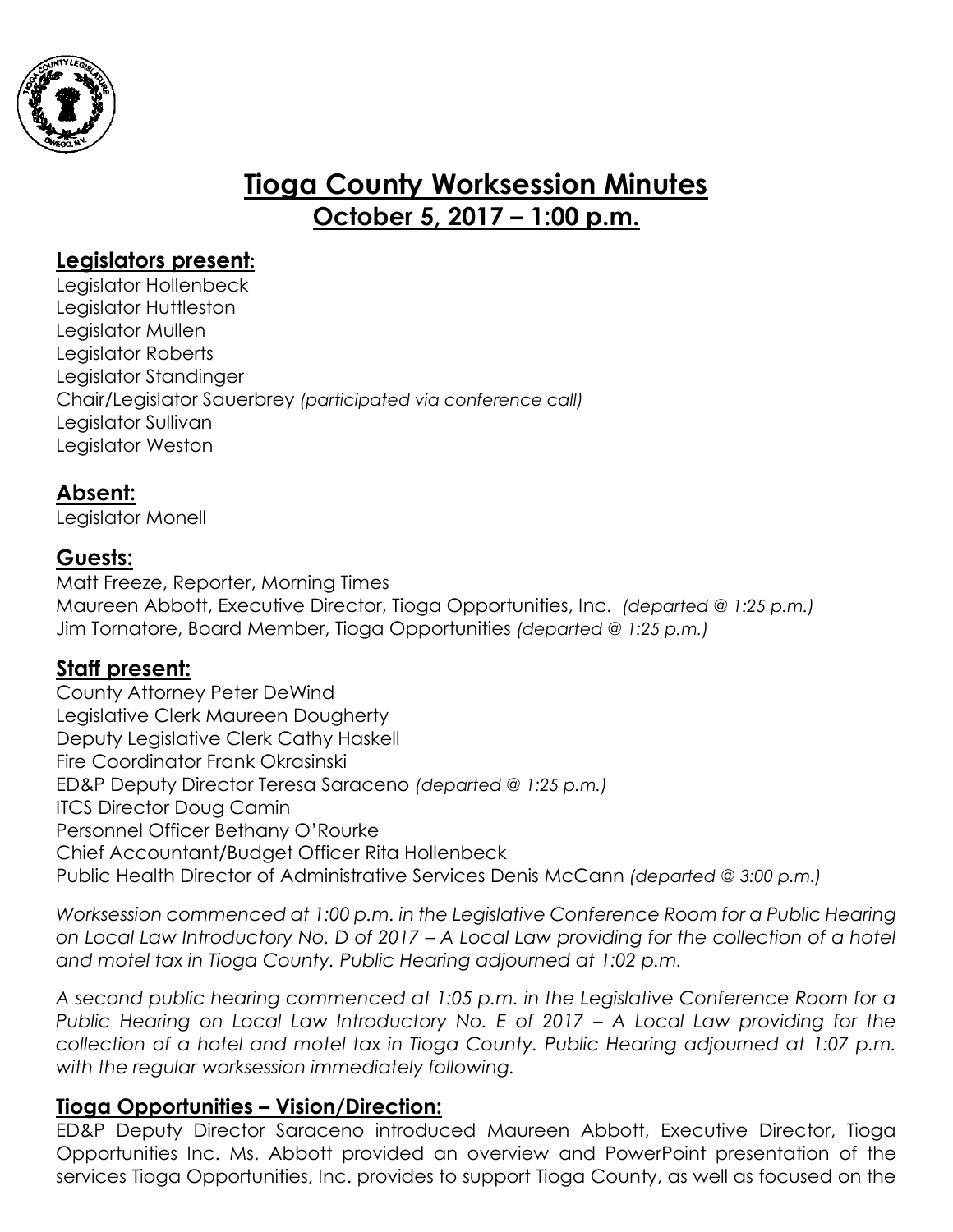clientele served. Ms. Abbott reported Tioga Opportunities, Inc., is a community action agency that works with households living in poverty at or below 100% poverty, which results in a 10% poverty rate or approximately 2,100 households in Tioga County. Ms. Abbott reported for a family of four at 100% poverty the annual income would be \$24,600. In addition to the poverty numbers, Ms. Abbott reported there are households who are at risk. Ms. Abbott reported the National United Way developed the acronym ALICE – Asset Limited, Income Constrained, and Employed. These are households that are above the poverty guidelines, but still cannot afford the basic cost of living which causes them to be vulnerable. Combining the number of ALICE households with the number of poverty households results in approximately 36% of Tioga County's households or 7,000 households and approximately 18,000 individuals in Tioga County. Ms. Abbott reported Tioga Opportunities, Inc. has been in existence for a long time providing direct services in five departments: Housing, Aging, Energy Services, Community Services, and Family Health. Ms. Abbott reported Tioga Opportunities, Inc. promotes economic and community development through partnerships and collaborations with the goal to strengthen individuals and families and assist them toward self-sufficiency and financial stability, as well as strengthening communities as a whole.

Ms. Abbott reviewed the old human services approach which included:

- Crisis driven
- Silo approach worked independently within our own program causing redundancy, duplication, and lack of communication with other agencies
- Band aid approach fixed the immediate need without addressing the underlying causes
- Single-service focus
- Case management model
- Focus on Units of Services
- No mechanism for tracking or measuring impact

Ms. Abbott reported a change occurred approximately 15 years ago that moved Tioga Opportunities, Inc. away from the silo approach. This change included:

- Integration of Services minimize redundancy and duplication
- Holistic approach
- Customer driven and strength-based allow the customer to develop a plan with Tioga Opportunities, Inc. providing the resources and tools to assist in their plan
- Addressed root causes generational poverty vs. situational poverty
- Outcome focused
- Developed partnerships looking at ways to streamline services to benefit the customer

Ms. Abbott reported the new approach is asset focused. Ms. Abbott reported income alone does not get an individual out of poverty, as it is the acquisition of assets. This could be education, buying a home, investments, etc. Ms. Abbott reported Tioga Opportunities, Inc. redesigned services with the introduction of central intake, which includes a risk assessment and individualized plan. Ms. Abbott reported Tioga Opportunities, Inc. is looking to empower their customers and providing a level of accountability to them.

Ms. Abbott reported the household survival budget in Tioga County for a household of two adults, one infant, and one pre-school child would have to maintain an annual net income of \$56,964 or hourly wage of \$28.48 to meet the household's basic needs, which includes housing, food, childcare, transportation, health care, etc.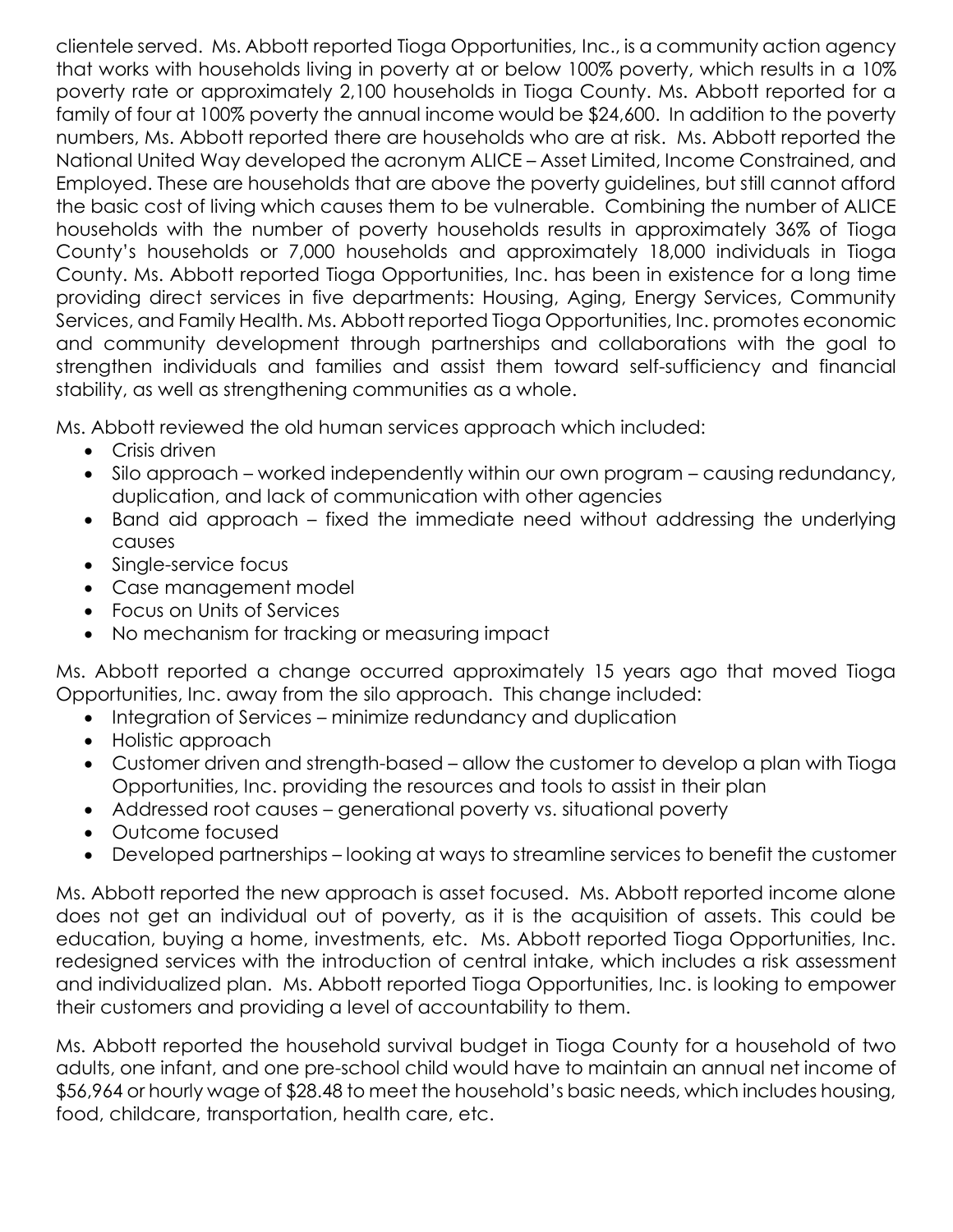# **2018 Budget Update:**

Budget Officer Hollenbeck distributed an agenda consisting of completed and outstanding budgetary issues. Ms. Hollenbeck reported some of the issues that were thought to be completed are now being re-visited today due to lack of information provided on her part, as well as misinformation and/or new information that has come to light since the last worksession.

Ms. Hollenbeck provided the following review:

- **Tax Cap** 2% this is under the allowable for a true 2%
- *Capital Budget*  Legislator Roberts and DPW Commissioner Hammond completed the approximate \$400,000 budget. This budget consists of 8 vehicles, 8 pieces of equipment, 9 building projects and paving projects. No bridge projects are included.
- *Outside Agency Funding*  Ms. Hollenbeck thought discussion on the outside agency funding was completed at the last worksession with the approval to maintain all current outside agencies at their current level of funding, approving the new request from Tourism in the amount of \$25,000 for the visitor's center, and denying the new request from the Waverly Historical Society in the amount of \$1,500. Ms. Hollenbeck reported the primary reason for denial of the new Waverly Historical Society's request was based on the Legislature not wanting to set a precedent for other municipal historical societies to request funding. However, upon further research, Ms. Hollenbeck reported the County is already supporting two historical societies; Tioga County Historical Society and Newark Valley Historical Society when it was initially reported the County was only supporting one. The County's annual support of \$5,705 supports both of these historical societies and has been doing so for several years, therefore, the precedence has already been set and funded. Based on this new information, Ms. Hollenbeck requested Legislature make a decision as to whether they wished to re-consider the new request of \$1,500 for the Waverly Historical Society, keep current funding level the same and redistribute to three entities, or maintain the previous straw poll vote and deny the new request all together and continue maintaining support for the two. Chair Sauerbrey reported she does not support funding any new agencies and suggested the Legislature consider a policy that going forward the Legislature only funds agencies that serve the entire County.

On a straw poll vote, Legislators Sullivan, Hollenbeck, Huttleston, Standinger, Roberts, Weston, and Sauerbrey were in favor of maintaining their original position to not fund any new historical society requests, including the new request from the Waverly Historical Society in the amount of \$1,500, with Legislator Mullen voting in favor of supporting the new request from the Waverly Historical Society and Legislator Monell being absent.

- *Staffing Changes* Ms. Hollenbeck recapped the following staffing changes that the Legislature previously agreed upon:
	- $\rightarrow$  **Board of Elections** Increase of hours for voting technicians Legislature previously voted against this budget request.
	- $\rightarrow$  **ED&P Ag Position** Legislature previously agreed to move the \$25,000 from the contractual line to the part-time salary line for an amount not to exceed \$25,000, which includes salary and fringe. This has no budgetary impact.
	- $\rightarrow$  **Veterans** Legislature previously agreed to increase the current part-time position to full-time. Legislator Sullivan inquired about the health insurance. Personnel Officer O'Rourke reported the health insurance contribution is driven by the union contract.
	- **Non-Union Staff, Legislators, & Chair of the Legislature** Legislature previously agreed to 3% salary increases for 2018 with no change in benefits.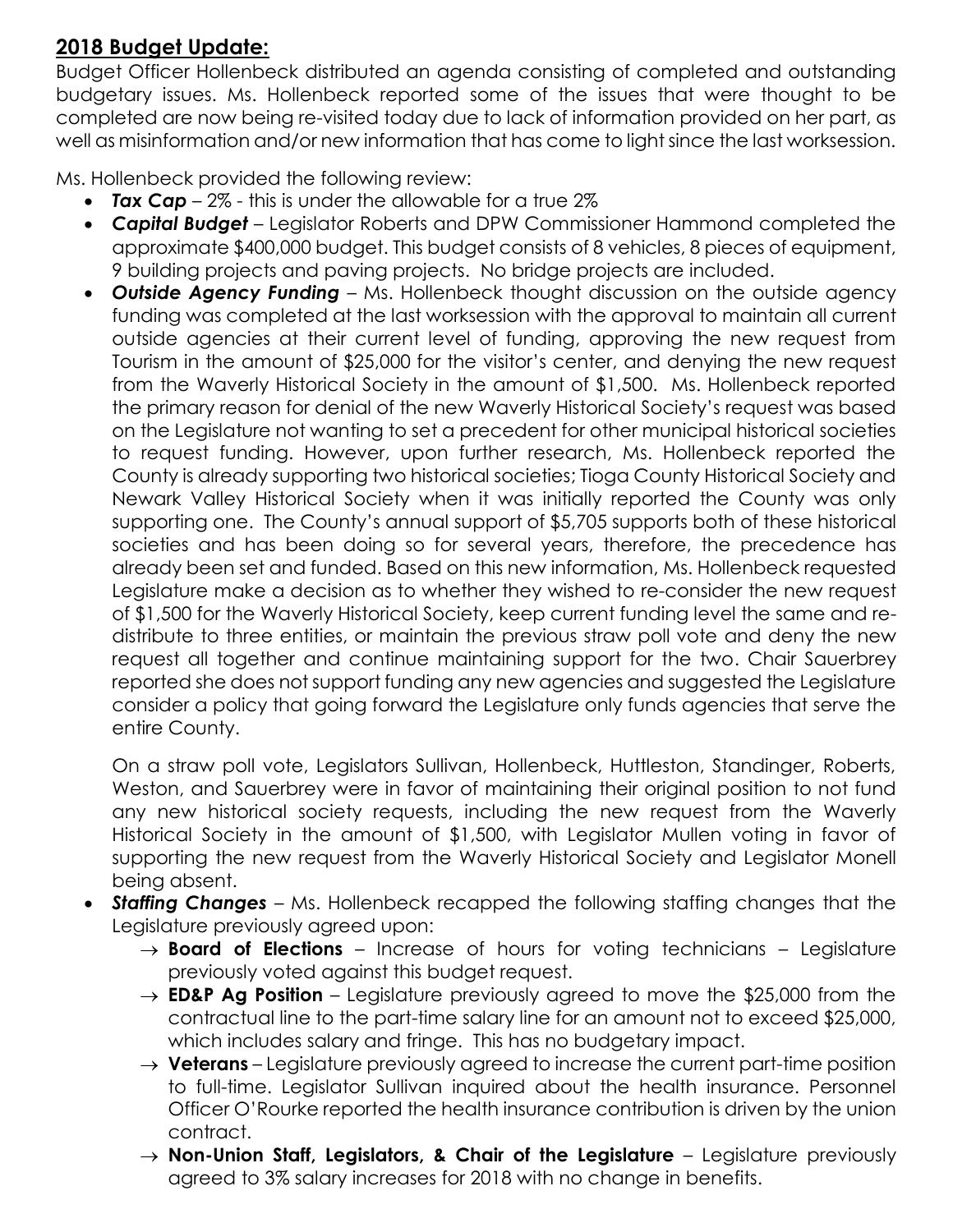$\rightarrow$  **Part-Time Hourly Employees** – Legislature previously agreed to maintain the current practice of issuing raises every other year. The part-time hourly employees were given raises in 2017, therefore, no raises will be issued in 2018.

Ms. Hollenbeck reported the following outstanding staffing issues:

 **Coroner Salary and Call Out Services Increases** – Ms. Hollenbeck reported the initial request when presented to the Legislature was a total budget increase of \$13,000, which included salary increases for all four coroners, stipend increase for the Administrative Coroner, and call out services increases with and without autopsy. The Legislature previously denied this request. Based on the denial, Ms. Hollenbeck reported the Administrative Coroner is now requesting consideration for a salary increase only for the Administrative Coroner's stipend from \$3,000 to \$5,000 and increases for call out services with autopsy only from \$150.00 to \$200.00 for a total budgetary impact of \$3,600.00. The Public Safety Committee was in favor and recommended the revised proposal.

On a straw poll vote, Legislators Hollenbeck, Sullivan, Mullen, Huttleston, Standinger, Roberts, Weston, and Sauerbrey were in favor of the revised proposal for increasing the Administrative Coroner's stipend from \$3,000 - \$5,000 and increasing the call out services with autopsy from \$150.00 to \$200.00 for a total budgetary impact of \$3,600 with Legislator Monell being absent.

Legislative Clerk Dougherty reported a resolution will be required to increase the call out services for autopsy from \$150.00 to \$200.00. In addition, the Legislature appoints the Administrative Coroner and sets the stipend salary at the annual Organizational Meeting. Ms. Dougherty and County Attorney DeWind will prepare the resolution for the Coroner's call out services for autopsy to be presented in December. In addition, Mr. DeWind will review the prior research on the number of coroners and the job description for the Administrative Coroner.

 **GIS Position (ITCS Department)** – The Legislature previously denied the initial request to increase headcount and add another GIS staff person in the ITCS Department for a \$61,000 salary and fringe increase. However, Ms. Hollenbeck reported she failed to address the fact that this initial number is actually \$64,000, but would be offset by \$33,000 in the Real Property budget with the elimination of a current Real Property contract for tax mapping services. Ms. Hollenbeck reported the net increase for this new position is approximately \$31,000 annually. Legislator Sullivan reported she is in favor of creating this position due to the fact that we have one GIS person in the County with these specialized skills, as well as succession planning issues. Legislator Sullivan reported the current employee has discussed possible retirement and/or relocation, therefore, bringing in another position now would allow us to take over the tax mapping and eliminate a contract with an outside entity. Legislator Sullivan reported it is hoped, but not guaranteed, that at some point in the future the County would not require the continuation of two full-time GIS employees and could reduce this to one full-time with one or two part-time employees. Legislator Mullen concurred this addresses the succession planning issue and saves the County from crisis management in the near future. Also, it is easier to control the salary of an employee than it is to control outside vendor contract costs. Legislator Huttleston inquired about having a budget duplication as there is already a resolution presented to contract with the outside vendor in 2018 for \$33,000. IT Director Camin reported this is a multistep plan. There is an imminent need for succession planning with GIS. This position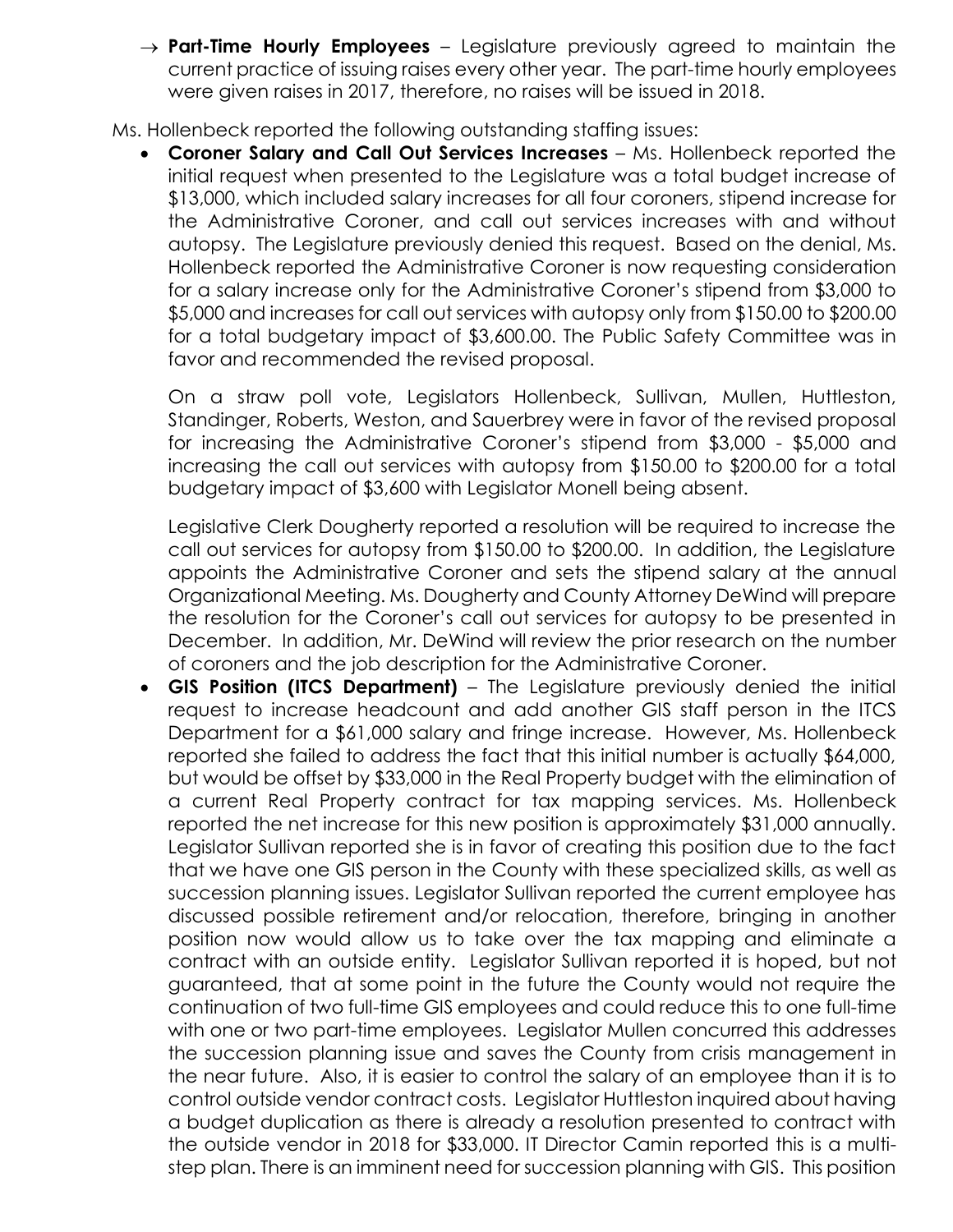could not be advertised until January 2018 and then it will take time to recruit and hire a candidate. In the meantime, we will engage in the contract that has a 30 or 60-day opt out clause and only pay for the portion used. Mr. Camin reported there is also a band-with issue with GIS in that we have expanded the scope of software and use of tools helping other Departments and the current GIS Manager has reached his capacity in this area. The ITCS Committee is in favor of this request. Legislator Weston inquired about employee transitions and succession planning and although is in agreement in theory, questioned as to how soon we should be considering hiring a new employee for an anticipated opening. Legislator Weston reported we have hired staff in the past for certain positions with the understanding the current employee would be retiring and years later the employee has yet to retire. Mr. Camin reported the current employee is retirement eligible and could elect to do so at his leisure. Legislator Weston proposed creating a part-time position now versus a full-time position. Legislator Sullivan would not be in favor with the part-time proposal as GIS is a specialized field and feels it will be difficult to find a trained candidate for parttime position without jeopardizing quality of skills or limiting the candidate pool.

On a straw poll vote, Legislators Sullivan, Hollenbeck, Huttleston, Mullen, Standinger, and Sauerbrey were in favor of creating a new full-time GIS position with Legislators Weston and Roberts voting no and Legislator Monell being absent.

 **Deputy Director (ITCS Department)** – Ms. Hollenbeck reported the initial request was made to the Legislature to promote an existing employee into a newly created Deputy Director title for a budgetary impact of \$11,000. Mr. Camin reported new salary information has come to light just prior to this meeting. Mr. Camin reported when this request was initially presented the question of a desk audit was addressed. Mr. Camin reported there is no desk audit for this position, as this is a general request through the budget process. Mr. Camin reported the salary figures given to him by Personnel were based on the prior precedent on how we map employees from one position to another, however, the position is non-union and the Legislature has the authority to set the salary within the range. Mr. Camin reported the current range is \$48,500 - \$58,500, therefore, suggested authorizing the position at \$53,500 which results in a net increase of \$4,718. Ms. Hollenbeck reported this net increase is salary alone. Chair Sauerbrey reported she supports the creation of a Deputy Director for the ITCS Department and this salary amount is less than what was originally proposed. Ms. Hollenbeck reported this could open the door for other smaller departments to create Deputy Director positions in the absence of the Director. Chair Sauerbrey reported ITCS is different than other Departments due to the complexities of phone and computers going down that affects all staff and if the Director is not available then we need to have a Deputy Director available to oversee.

On a straw poll vote, Legislators Sullivan, Hollenbeck, Mullen, Huttleston, Standinger, and Sauerbrey were in favor of creating an ITCS Deputy Director position via promotion of an existing employee for a 2018 budgetary impact of approximately \$5,000 with Legislators Roberts and Weston voting no and Legislator Monell being absent.

Legislators Weston and Roberts expressed concern that we are adding to the County's overhead with the creation of these new positions and does not believe this is the best way to be fiscally conservative. Ms. Hollenbeck reported the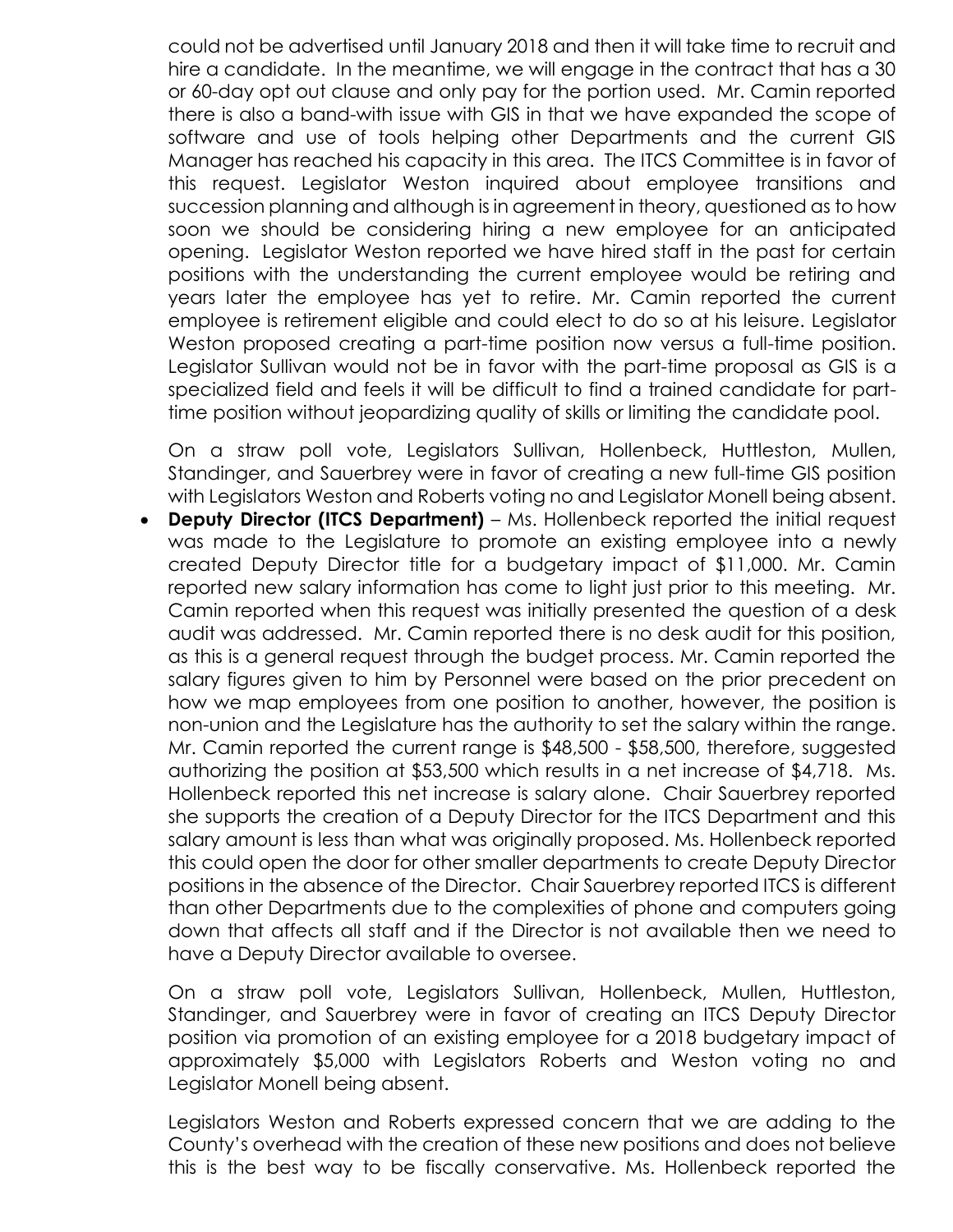County continues to have a \$3 million gap from year-to-year. Legislator Sullivan reported the Legislature has been advised that we have a hefty fund balance that has not been utilized to the extent we thought it might be in the last couple of years. In addition, Legislator Sullivan reiterated her comment regarding the GIS position and that it is hoped that after a period of time the County will be back to the amount we are paying today. Legislator Weston reported the straw poll vote did not have any caveats included such as reducing the position back to parttime.

- **County Clerk (DMV) –** Ms. Hollenbeck reported the request is to reclassify a position from the County Clerk's office to the DMV office. Ms. Hollenbeck reported there is a resolution for Legislature consideration at the October 10, 2017 meeting to support this reclassification. Ms. Hollenbeck reported she initially reduced the County Clerk's 2018 budget by \$11,500, however, the creation of this part-time job will warrant putting this amount back into the 2018 budget resulting in another budgetary impact. Chair Sauerbrey reported this part-time position is a temporary position due to increased traffic in the DMV office. Ms. O'Rourke reported the resolution does not indicate this is a temporary position. Ms. Hollenbeck reported the resolution indicates taking an unfunded position in the County Clerk's office to a funded position in the DMV. Legislator Mullen reported the DMV revenue is up \$17,000 for the year. Legislator Mullen reported the Committee was in favor of this reclassification with the caveat that the new hire be re-evaluated to determine if this is costing the County money. Ms. O'Rourke inquired as to whether the resolution should be revised to read this is a temporary position. Legislator Sullivan agreed the resolution should be revised to read temporary and suggested Ms. O'Rourke contact County Clerk Klett to establish the temporary dates. Ms. Dougherty will pull the resolution and late-file for the Finance/Legal meeting to allow ample time for revision and discussion with Ms. Klett. Legislator Weston reported increased revenue does not necessarily indicate an increase in customers and could be a result of increased fees. Ms. Hollenbeck reported she reviewed the numbers and although the fee for services did increase the revenue increase is attributed to the daily transactions.
- **Fire/EMO** Ms. Hollenbeck reported the Legislature previously approved the consolidation request of the Fire/EMO Departments with the creation of one fulltime Director, however, some of the Legislators are requesting additional discussion. Ms. Hollenbeck suggested tabling this discussion until a later time when all key staff is present. Ms. Dougherty reported there is a resolution prepared and in the packet for Legislature consideration at the October 10, 2017 meeting to create the EMO Office. Ms. O'Rourke reported it is unsure as to whether the Legislature wants to proceed with this resolution at this time in the event more discussion is being requested. Legislator Mullen reported the Legislature has been engaged in this discussion for the past 18 months, took a straw poll vote in favor of moving forward with this proposed restructuring, engaged in discussion with the State EMO Director, participated in a lengthy executive session and believes the arguments have been presented. As Chair of Public Safety, Legislator Mullen reported he is unaware of any new developments or that additional discussion is being requested, therefore, feels blindsided with this new information. Legislator Mullen reported he has not been approached with any new information, questions, or concerns since the committee meeting earlier this week. Legislator Weston proposed a straw poll vote to pull the resolution at this time until further discussion can occur. Legislator Mullen inquired as to what additional information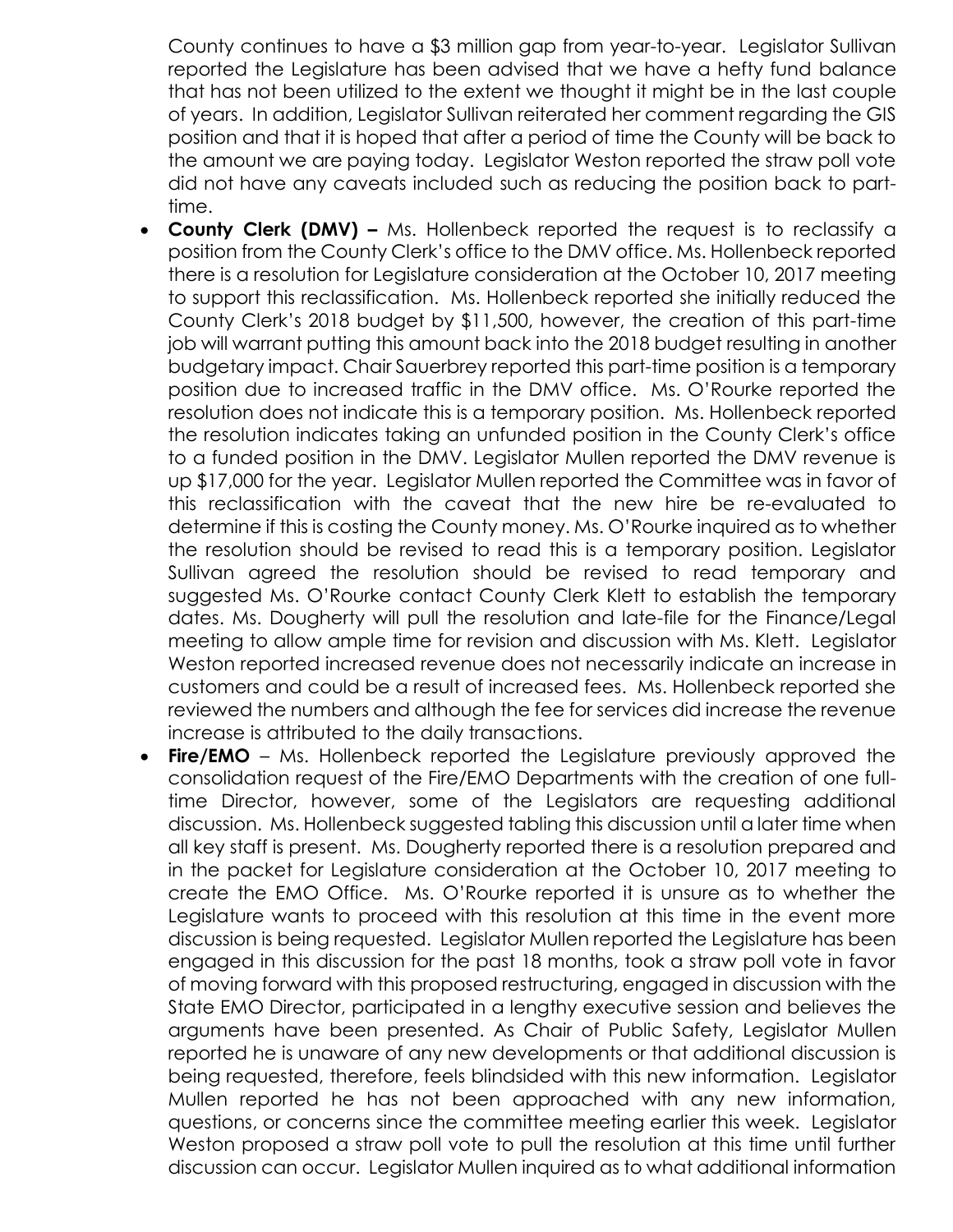is required. Legislator Weston reported information such as the reorganization, cost, what is going to happen to the employees losing their positions, etc. Legislator Hollenbeck reported not everyone has been versed on it like the Committee, therefore, is requesting an opportunity to re-address the issue. Legislator Hollenbeck is in favor of this request. Legislator Roberts and Mullen reported this was discussed during the worksession with all the key staff in attendance. Legislator Mullen reported the current situation is not the optimal situation. Legislator Standinger reported the resolution solely establishes the Department and there is still time to work out the details. Based on the discussion at a previous worksession, Ms. O'Rourke reported the Legislature hoped that the Director position could be in the exempt class and serve at the pleasure of the Legislature, however, the response from the State's Civil Service Commission indicated this was not likely to happen. But, the State was interested in knowing how the Department was going to be created. Ms. O'Rourke reported since Tioga County is a non-chartered County we do not typically create departments by resolution or local law and simply create and abolish positions. Ms. O'Rourke reported they indicated that if the County were to pass a resolution creating the Department this might help in our request for exempt classification for the Director title, but does not guarantee. Ms. O'Rourke reported this was the reasoning behind the creation of the resolution. Legislator Mullen reported the Public Safety Committee was in favor of restructuring and creation of the new Department and Director position. Legislator Hollenbeck reported the Personnel Committee requested additional discussion before moving this forward. Legislator Roberts requested a straw poll vote to leave the resolution in the meeting packet for Legislature consideration at the October 10, 2017 meeting. Legislator Sullivan inquired as to whether there is a difference if this resolution moves forward in October or November. Chair Sauerbrey reported she believes there should be more interested parties actively assisting the organization to ensure all parties are represented in the decision-making process.

On a straw poll vote, Legislators Roberts, Weston, Sauerbrey, Standinger, Huttleston, and Mullen were in favor of keeping the resolution in the meeting packet for Legislature consideration at the October 10, 2017 meeting with Legislators Hollenbeck and Sullivan voting no and Legislator Monell being absent.

#### **Other Budget Changes:**

- $\rightarrow$  District Attorney Net change of \$15,785 in operational costs (non-salary)
- $\rightarrow$  Public Works Net change of \$61,600 (overtime w/in 3 departments)
- $\rightarrow$  Elections Net change of \$39,500 (operational costs) plus \$11,180 (parttime salary – denying the part-time voting technician salary increase request)
- $\rightarrow$  DSS Net change of \$149,750 (OCFS chargeback billing)
- **Salaries:** Ms. Hollenbeck reported the salaries have not been fully analyzed yet by Personnel, but with the contracts that are on the table and unsettled, as well as the contract and non-contract salaries that have been settled, the County is looking at a total net increase from 2017 to 2018 of \$547,860. Ms. Hollenbeck reported of this figure, \$175,000 is for the one medical director position at Mental Hygiene. Ms. Hollenbeck reported, aside from the large salary line item for the one position at Mental Hygiene, the County is in range with the same annual increase of \$350,000 - \$380,000. Legislator Mullen reported the medical director position at Mental Hygiene is a revenue-producing position.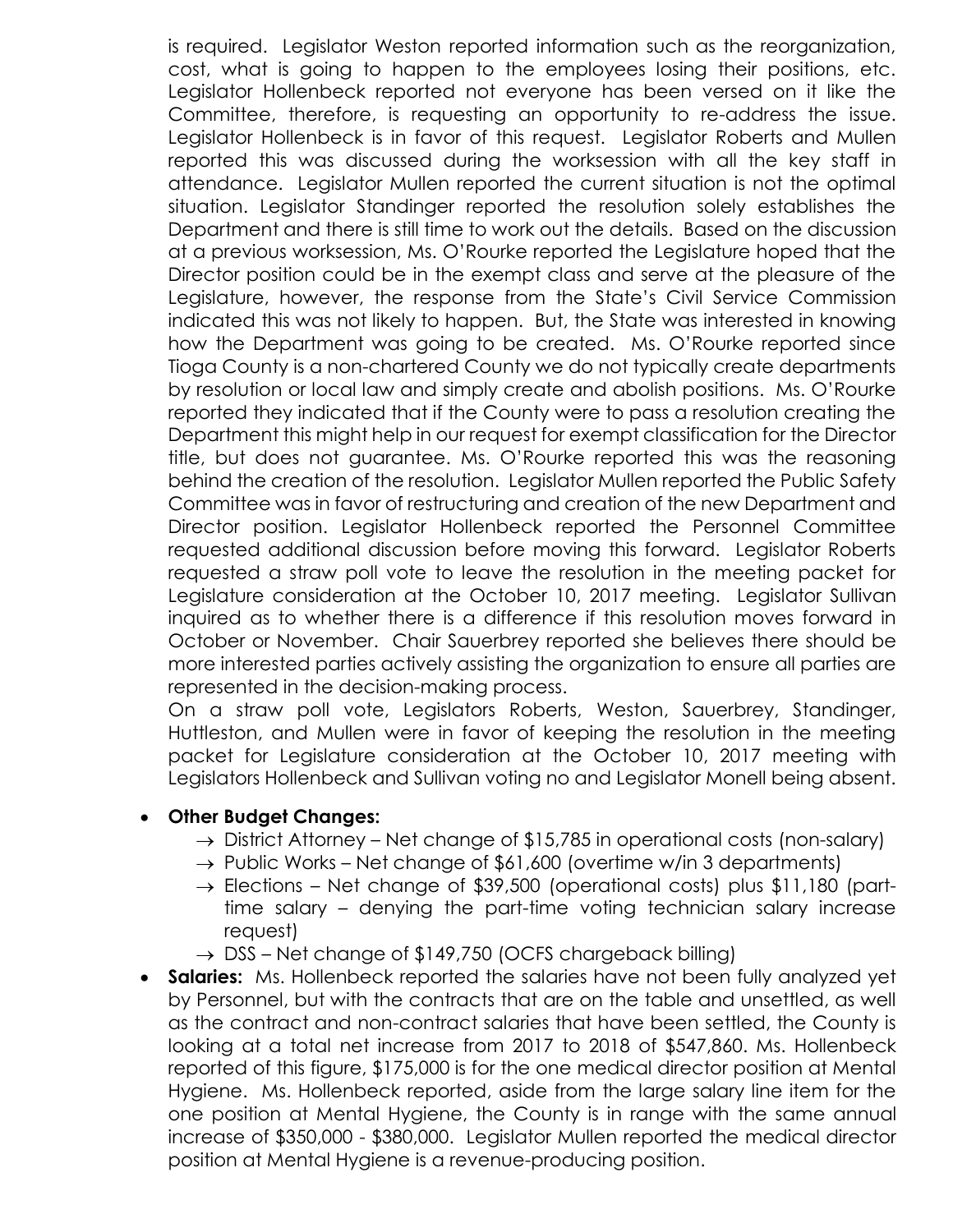In regards to the previously made decision to set aside \$12,000 annually over the next three years for capital equipment to eventually replace the Board of Elections voting machine inventory, Legislator Sullivan inquired as to why this money was not being taken from the casino revenue. Ms. Hollenbeck reported these funds will come out of the \$14 million capital budget.

Ms. Hollenbeck reported she will present the final budget overview at the next worksession prior to the tentative budget hearing in November. In addition, Ms. Hollenbeck will be projecting a 5-year financial plan.

Legislator Weston suggested a Budget Committee for 2018.

### **Opioid Litigation:**

Mr. DeWind reported half of the NYS counties are engaged in the opioid litigation. Mr. DeWind reported Suffolk County was the first to file, therefore, has recently come up with a collective discovery for two separate cases. Mr. DeWind reported there are two law firms in NYS; Napoli Shkolnik and Simmons Hanley and Conroy bringing lawsuits on behalf of different counties. Mr. DeWind reported Suffolk County Supreme Court just put together these cases from the different law firms and will soon initiate the discovery order to move these cases forward. Mr. DeWind reported if Tioga County is interested in joining this litigation now would be the optimal time to do so. Mr. DeWind reported he has spoken with both of these law firms and the difference is the retainer and the payout at the end. Mr. DeWind raised the question as to whether Tioga County is interested in pursuing litigation and, if so, what firm does the County want to utilize. Mr. DeWind reported both law firms seem to be fairly competent. Mr. DeWind reported the lawsuit would be against pharmacological companies. Mr. DeWind provided information on Napoli Shkolnik, which includes the special counsel agreement and describes their fee schedule. Mr. DeWind reported the fee structure is a sliding scale and there is no cost unless there is a discovery. Mr. DeWind reported he hasn't received documentation from Simmons Hanley and Conroy, but they have two different structures; sliding scale similar to Napoli Shkolnik and a flat 25% fee. Mr. DeWind reported the other difference between these two firms largely deals with whether they take expenses off the top or the bottom. Mr. DeWind reported there is an expense in regards to time, as Simmons Hanley and Conroy stated upfront the type of discovery required will require staff collecting statistical data such as probationers, foster case cases, etc. with an opioid component, as well as incarceration rates and coroner's statistics. Mr. DeWind received a phone call from Steve Acquario, NYSAC, who is going with Napoli Shkolnik and inquired as to whether Tioga County would be interested in joining. Legislator Sullivan inquired as to the number of counties currently proceeding in this lawsuit action. Mr. DeWind reported 22 counties have signed on with others in various stages trying to determine whether to join and what law firm to retain. Mr. DeWind reported the Attorney General's Office may also be considering this and, therefore, file on behalf of the entire State regardless of joining individually. Mr. DeWind reported a resolution will be necessary to identify the law firm if the Legislature wants to proceed as well as authorizing him as County Attorney to start an action on behalf of the County. Chair Sauerbrey recommended the Legislature make a decision today and is recommending retaining Napoli Shkolnik. Legislator Roberts inquired as to how much work/time is involved with the County Departments. Mr. DeWind reported this should be minimal as most of the statistical information is done and is a matter of gathering the information.

On a straw poll vote, Legislators Hollenbeck, Sullivan, Mullen, Huttleston, Standinger, Roberts, Weston, and Sauerbrey were in favor of moving forward with a late-file resolution for the October 10, 2017 Legislature meeting to retain Napoli Shkolnik and authorizing the County Attorney to start an action on behalf of the County with Legislator Monell being absent.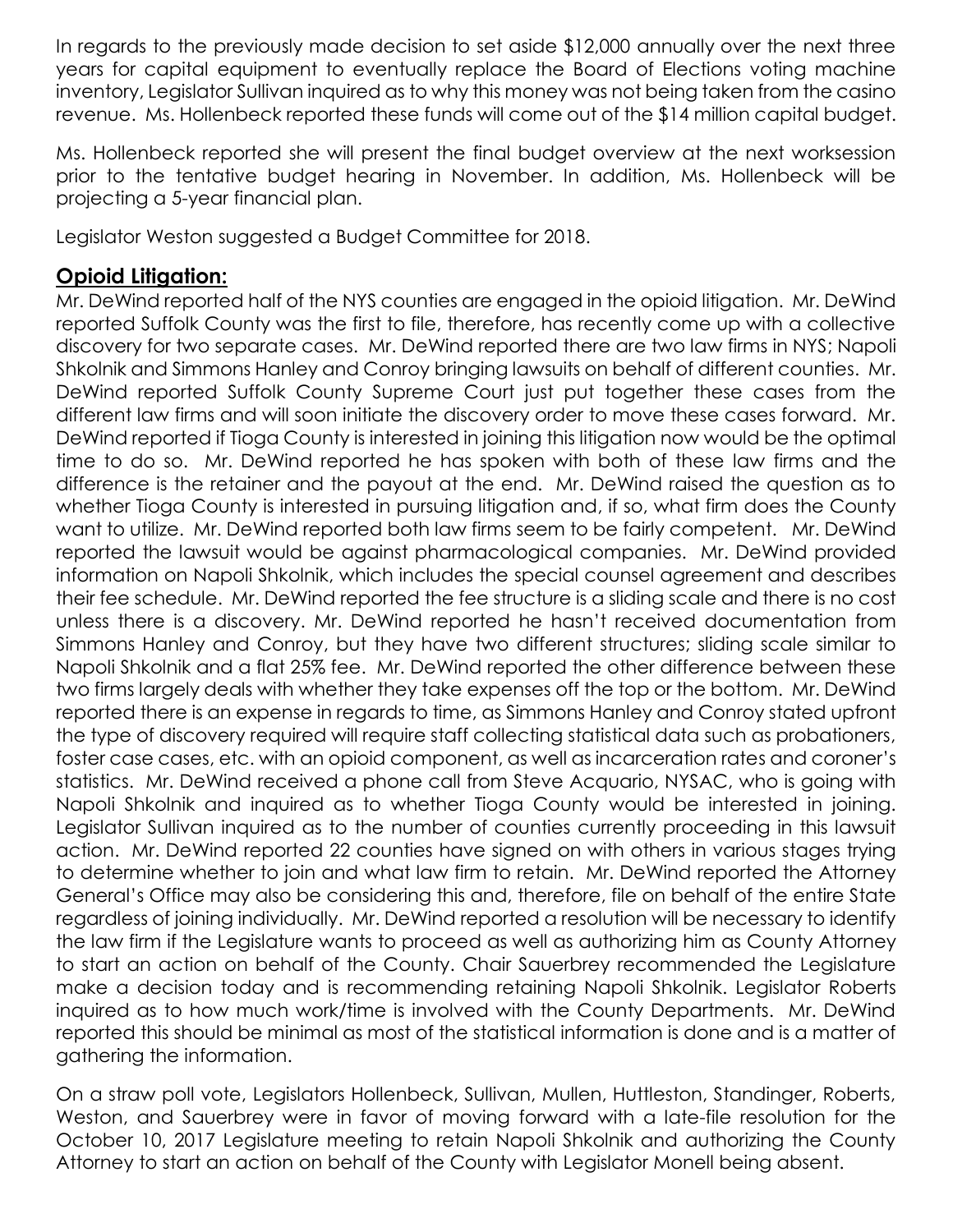# **Approval of Worksession Minutes – September 21, 2017:**

Legislator Roberts motioned to approve the September 21, 2017 Legislative Worksession minutes as written, seconded by Legislator Hollenbeck with Legislators Hollenbeck, Huttleston, Mullen, Roberts, Sauerbrey, Standinger, Sullivan, and Weston voting yes with Legislator Monell being absent. Motion carried.

# **Action Items:**

# **ACTION ITEMS FROM JULY 6, 2017:**

#### **ACTION ITEM #1 – 7/6/17 – Paying Costs for Demolished Properties –**

Mr. DeWind reported the Monroe County judge reserved and no decision has been made at this point. Mr. DeWind reported he spoke with the Monroe County attorney and regardless of the outcome it is anticipated this will be appealed delaying this another 3—6 months as it goes through the NYS Appeals process. It was unknown as to whether the judge was going to favor the towns or the county in regards to the special assessments. **This action item will be carried forward from the October 5, 2017 Legislative Worksession.** ī

# **Legislative Support – Legislative Clerk Dougherty:**

#### *Approval of Legislative Support Committee Minutes – September 7, 2017:*

Legislator Roberts motioned to approve the September 7, 2017 minutes as written, seconded by Legislator Hollenbeck with Legislators Hollenbeck, Huttleston, Mullen, Roberts, Standinger, Sauerbrey, Sullivan, and Weston voting yes with Legislator Monell being absent. Motion carried.

Legislative Clerk Dougherty reported the following:

- The October Legislative Meeting is scheduled for Tuesday, October 10, 2017, at 12:00 p.m*.* in the Hubbard Auditorium. The Legal/Finance Committee will meet prior at 10:00 a.m. in the Legislative Conference Room.
- Legislator Hollenbeck will do the prayer and pledge and start the voting process at the October 10, 2017 Legislature meeting.
- Wireless sound system was installed in the Legislative Conference.
- Legislative Budget is tracking well.

# **Recognition Resolutions (2) –**

The following recognition resolutions will be noted and/or presented at the October 10, 2017 Legislature meeting:

- *Recognition of Susan Haskett's 17 Years of Dedicated Service to the Tioga County Public*  **Health Department –** Legislator Standinger will read and present this resolution to Ms. Haskett.
- *Recognition of Sharon Ulrich's 17 Years of Dedicated Service to the Tioga County Clerk's Office –* This recognition resolution will just be noted at the October 10, 2017.

### **Proclamations (2) –**

- *National Arts and Humanities Month in Tioga County* This resolution will just be noted at the October 10, 2017 Legislature meeting.
- *Lead Poisoning Prevention Week* Legislator Standinger will read and present this resolution at the October 10, 2017 Legislature meeting.

Ms. Dougherty reminded the Legislature that proclamations that have been presented previously should just be noted and not read annually. Ms. Dougherty reported we make other Departments adhere to this practice, however, Public Health is predominately bringing a proclamation each month.